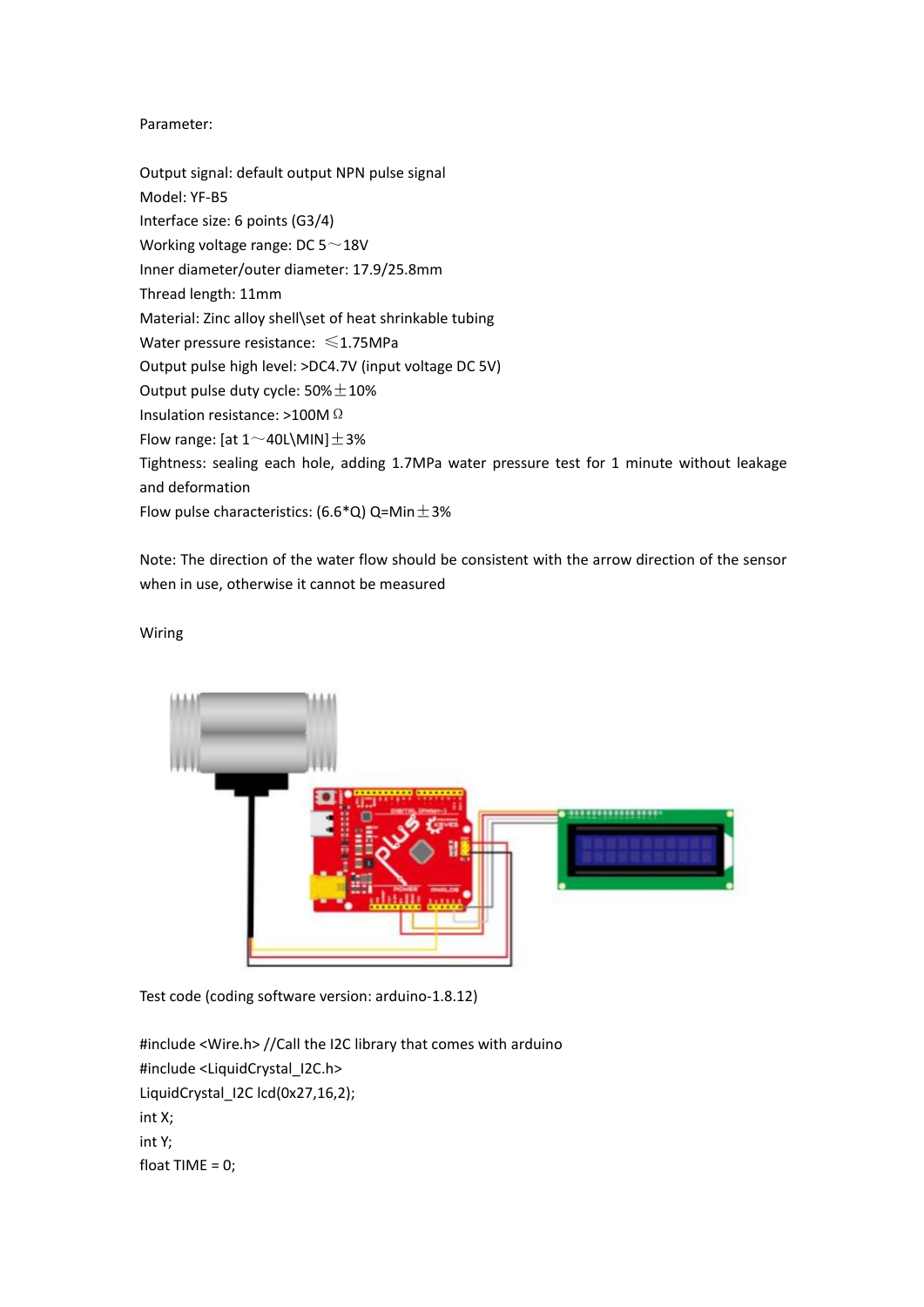```
float FREQUENCY = 0;
float WATER = 0;
float TOTAL = 0;float LS = 0;
const int input = A1;
void setup()
{
Serial.begin(9600);
Wire.begin(); //initialization I2C
lcd.init();
lcd.backlight();
lcd.clear();
lcd.setCursor(0,0);
lcd.print("Water Flow Meter");
lcd.setCursor(0,1);
lcd.print("****************");
delay(500);
pinMode(input,INPUT);
}
void loop()
{
X = pulseIn(input, HIGH);
Y = pulseIn(input, LOW);
TIME = X + Y;FREQUENCY = 1000000/TIME;
WATER = FREQUENCY/7.5;
LS = WATER/60;if(FREQUENCY >= 0)
{
if(isinf(FREQUENCY))
{
lcd.clear();
lcd.setCursor(0,0);
lcd.print("VOL. :0.00");
lcd.setCursor(0,1);
lcd.print("TOTAL:");
lcd.print( TOTAL);
lcd.print(" L");
}
else
{
TOTAL = TOTAL + LS;
Serial.println(FREQUENCY);
lcd.clear();
```